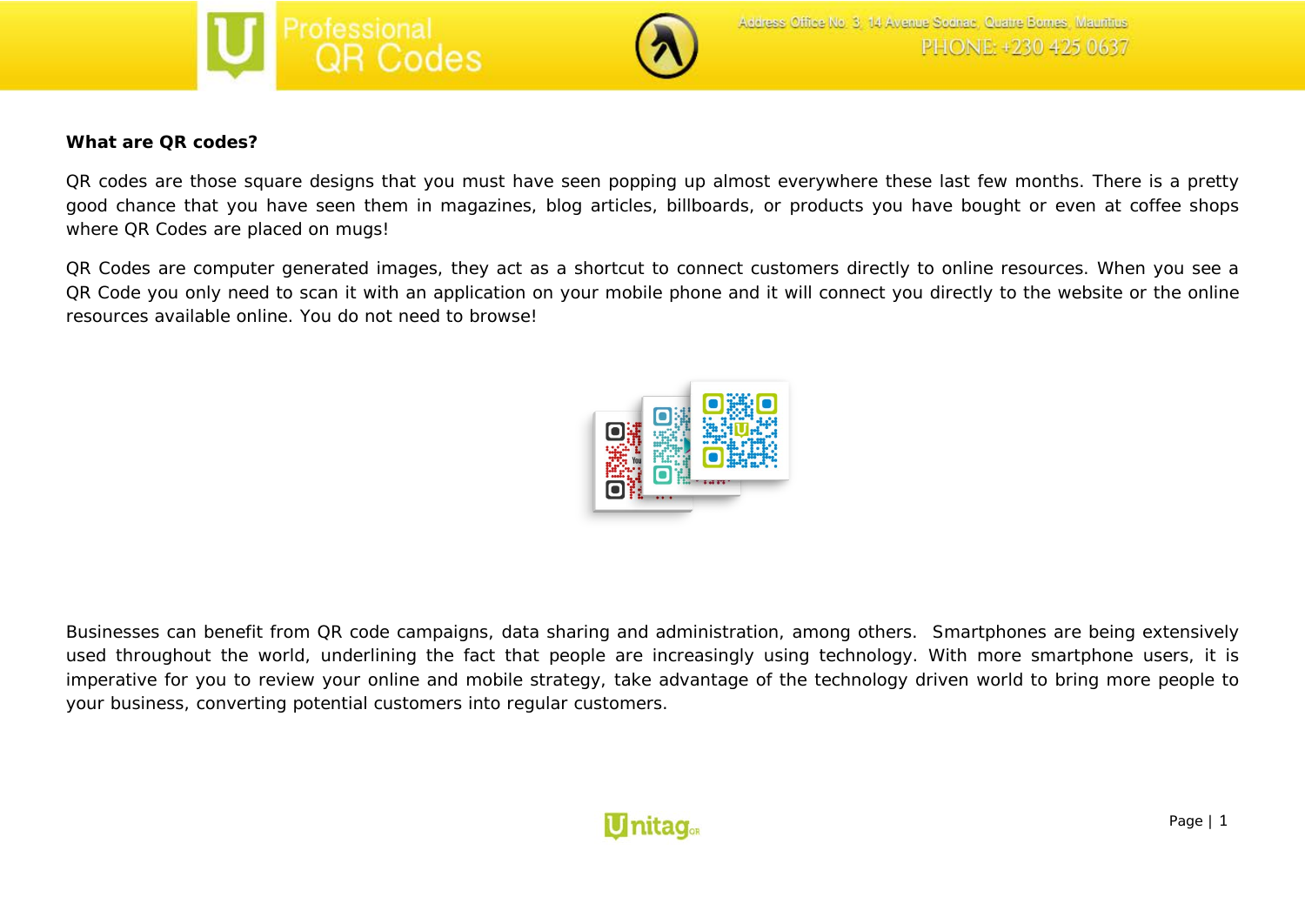



# **5 reasons to use QR Codes**

#### **1: Easy access**

*QR codes can be accessed easily. It can be placed on almost any medium. Your business can technically be present everywhere. QR Codes do not need a screen to be present. In an era where smartphones are omnipresent, QR Codes are widely used and can prove to be highly beneficial.*

#### **2: Invoke user's curiosity**

*Since QR Codes are seen a lot these days, those who are not yet aware of it are often curious. This curiosity drives customers to scan QR Codes, to see what it is all about and then are linked to the online resources pertaining to your product, most likely to your website.*

#### **Did you know:**

American restaurant chain Denny's introduced Hobbit-themed placemats with QR codes that led to 400,000 customer scans to watch exclusive videos, and mobile games about the movie.



# **3: Real-time information**

*Customers are able to conveniently get real time information on your products and services. For instance businesses could display daily information when their products are scanned. QR Codes bring your business into the new modern era.* 

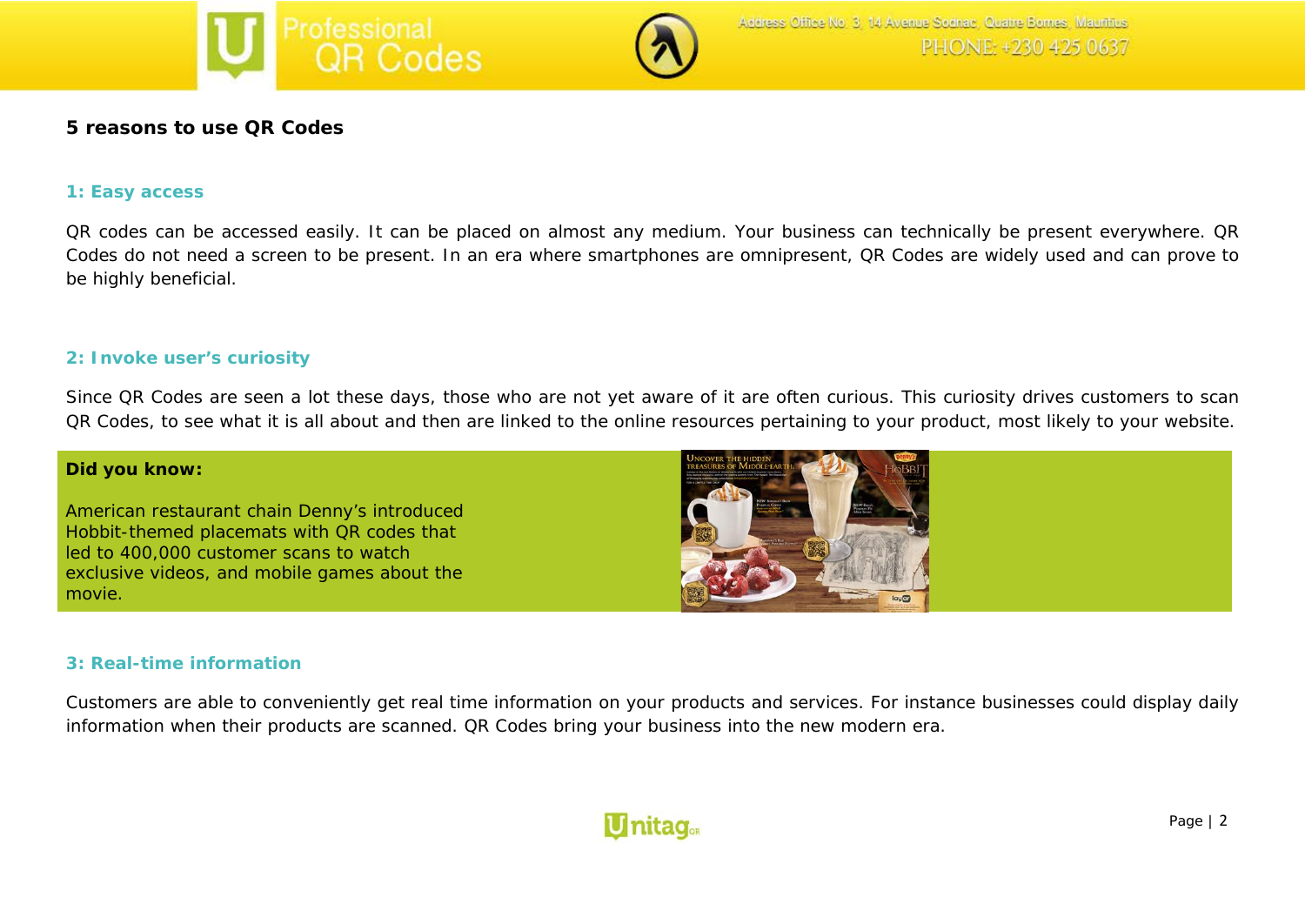



#### **4: Deeper relationship with customers**

*QR Codes allows businesses to be closer to their customers. They provide a deeper look into their products and services, restaurants and even grocery stores can place a QR code on their products. By scanning the QR code, the customer is automatically linked to the online resource available. In an era of technology, this is a massive boost.*

#### **Did you know:**

Harney's Sushi, in an attempt to make its customers feel safe, unveiled edible QR codes!



#### **5: Bridge gap between online and offline media**

QR codes are able to increase the visibility of your products. Customers scanning your products can find your resources online hence bridging the gap. People love companies who keep up with modern trends, QR codes show how innovative you are.

#### **Did you know:**

In 2011, UK retailer Tesco created virtual stores at subway stations. Each product had a corresponding QR code and customers could scan the QR code of the products they wanted and wait for delivery at home. Their online sales increased by 130% in 3 months.



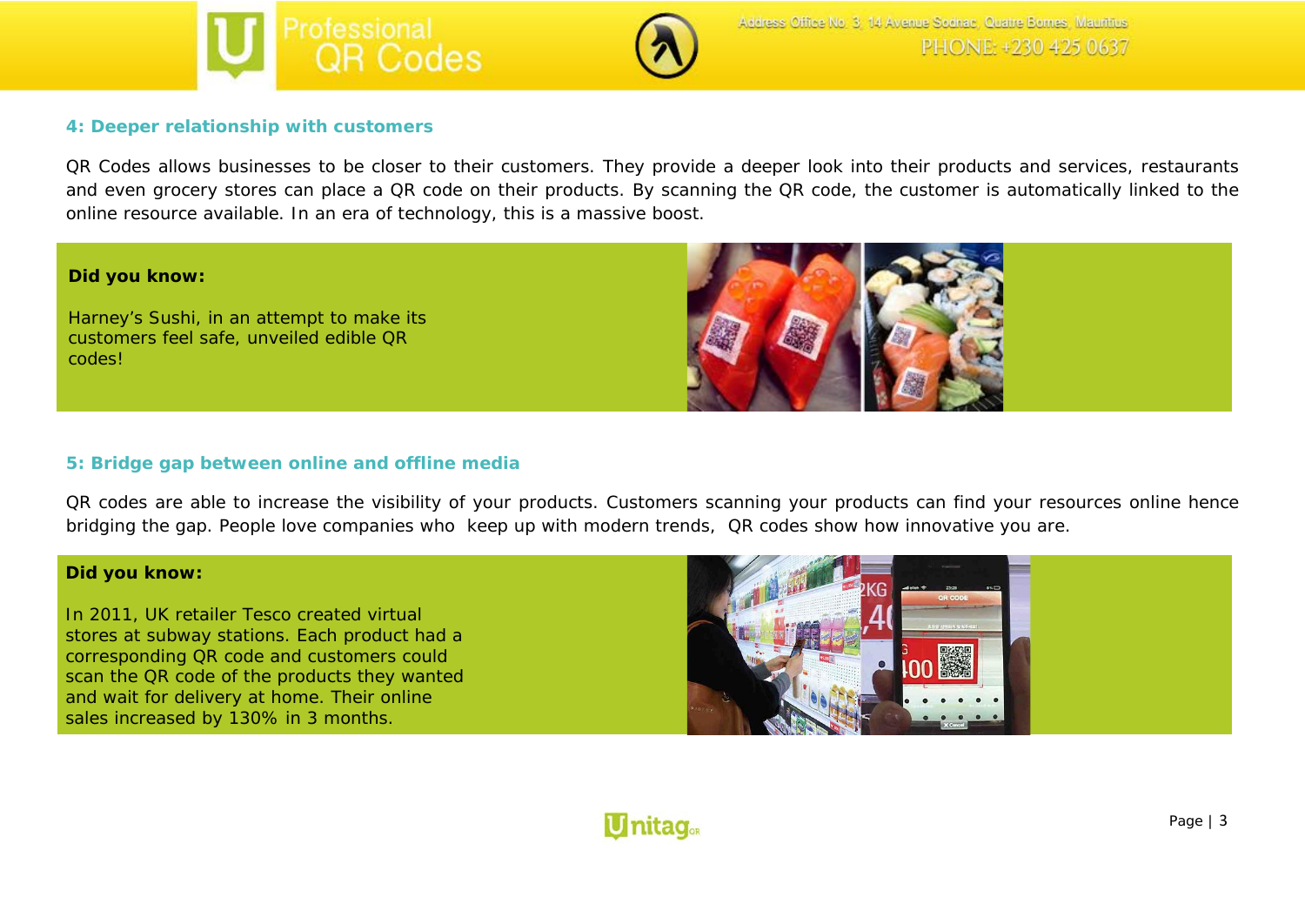



# **SERVICE TABLE OF UNITAG WITH ITS VARIOUS FEATURES**

|                                                         |          | <b>FREE</b>  | <b>Basicon</b><br>€100 per year | <b>Live<sub>on</sub></b><br>€300 per year  | <b>Business<sub>or</sub></b><br>6800 per year |
|---------------------------------------------------------|----------|--------------|---------------------------------|--------------------------------------------|-----------------------------------------------|
| QR CODE FEATURES                                        |          |              |                                 |                                            |                                               |
| Number of QR Codes                                      | 6        | Unlimited    | Unlimited                       | Unlimited                                  | Unlimited                                     |
| QR Code validity                                        | 0        | Lifetime     | Lifetime                        | Lifetime                                   | Lifetime                                      |
| QR Code design full customization                       | 6        | $\checkmark$ | ✓                               | ◡                                          |                                               |
| Download QR Codes in high-resolution                    | $\odot$  | $\sim$       | v                               | $\checkmark$                               | $\checkmark$                                  |
| Re-use graphics templates                               | a        |              | ✓                               | ✓                                          | $\checkmark$                                  |
| Advanced scans analytics                                | 0        | $\sim$       | $\sim$                          | $\checkmark$                               | $\checkmark$                                  |
| Dynamic QR Codes editing                                | ö        | ÷            | $\sim$                          | $\checkmark$                               | $\checkmark$                                  |
| Multiple QR Code redirects                              | $\theta$ |              | $\sim$                          | $\checkmark$                               | $\checkmark$                                  |
| Custom redirect URLs + GA                               | 0        |              | $\sim$                          | ✓                                          | v                                             |
| Extract analytics reports                               | $\odot$  |              | $\sim$                          |                                            | ◡                                             |
| Custom domain name                                      | 0        | ٠            | ×                               |                                            | $\checkmark$                                  |
| QR Code batch generation (URL, business cards,<br>etc.) | O        |              | Up to 5,000 Statics             | Up to 10,000 Statics<br>Dynamics up to 500 | Up to 100,000 Statics<br>Dynamics up to 5,000 |

**Unitag**<sub>®R</sub>

Page | 4